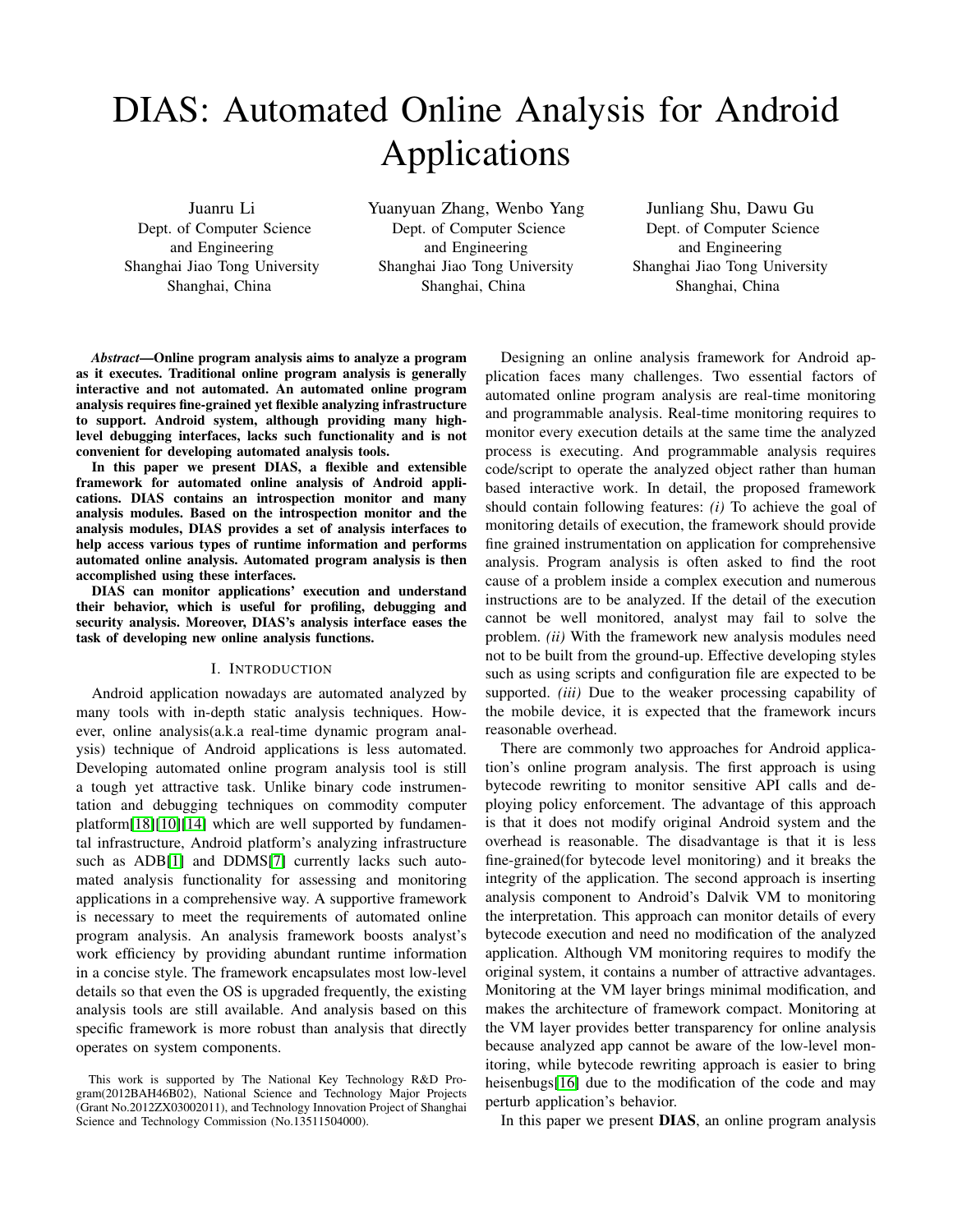framework for Android applications which helps analyst fulfil automated analysis. In general, DIAS contains an introspection monitor and many analysis modules. Inside the Dalvik VM of Android runtime, DIAS uses an introspection monitor to collect detail runtime information of application's bytecode interpretation process at the Dalvik VM layer. The monitoring code is attached to every key processing point of Dalvik VM to inspect the execution. Outside the Dalvik VM, DIAS introduces analysis modules at the system service layer of Android to support automated analysis deal with the raw data collected by the introspection monitor, fulfilling complex task such as encapsulating the raw data into high-level form or analyzing the status of execution. Analysis modules can also export interfaces for other modules to use.

DIAS provides systematic methodology to achieve automated online program analysis of Android applications. DIAS supports automated analysis in two aspects: First, it provides different interfaces to help inspect runtime information or manipulate the execution process. Interfaces with simple function are provided by introspection monitor directly. Interfaces with complex function are exported by modules to keep introspection monitor compact. Second, the analysis module enables analyst to interact with interfaces automatically. The philosophy of DIAS encourages analyst to develop module to extend the analysis functions based on existing interface. In this manner, DIAS eases the task of developing new analysis tools. Analysts need not to constantly re-implement the lowlevel analysis functions and may efficiently construct complex analysis tools to accomplish tasks such as application behavior understanding and security checking.

DIAS can be viewed as an extension of Android's logging and debugging service. Rather than simply implementing online analysis, the main contribution of DIAS are:

- *Dalvik VM introspection*. One of the most important features of DIAS framework is that it analyze application through inspecting the Dalvik VM. Instead of inspecting system events only, DIAS could monitor details of every instruction's execution. This gives analyst powerful observation capability. Based on the introspection monitor, analysis modules can be used as information wrapper to assemble low-level data into high-level semantic-rich events, and perform advanced analysis functions.
- *Extensible Analysis Interface.* Interfaces of DIAS defines the function of the framework. An analysis task need not develop analyzing code from the ground-up and could take full advantage of the existing interfaces. Because DIAS provides different interface for dealing with different types of runtime state. Analyst could simply decide which part of execution should be analyzed by choosing proper interface. The combination of different interfaces generates various functions for debugging, profiling or security monitoring. Except for the pre-built interfaces, new analysis module with complex function can also be developed to extend the framework's interface.
- *Build-in Analysis.* Original Android debugging and logging infrastructure only supports remote interaction,

which means the recorded information is observed and dealt outside the system. DIAS's analysis module executes within the analyzed applications in the same system. This build-in analysis inspects the execution with better efficiency and avoids interactive overhead.

# II. DIAS FRAMEWORK

# *A. Overview*

Figure [1](#page-2-0) shows the overview of DIAS framework. Inside the Dalvik VM is the introspection monitor of DIAS which monitors the execution of any analyzed application. The introspection monitor inserts instrumentation interfaces to wherever the bytecode is interpreted, monitors the execution process of the Dalvik VM. The VM-based monitoring guarantees transparency to the analyzed applications when they are executed with DIAS's introspection. Connected with the introspection monitor, analysis modules of DIAS fulfil certain analysis tasks using the information from interfaces exported by the monitor. The framework is designed for general purpose analysis and can meet the requirements of almost all sorts of automated online analysis on Android applications.

DIAS framework is compact for it uses one introspection core to monitor all kinds of information. A compact architecture makes DIAS independent of the change of system environment and persists in high consistency. Thus DIAS can support various kinds of Android devices well and is less affected by the upgrading of the operating system. And monitoring the Dalvik VM is efficient for collecting data with minimum modification of the system.

The hierarchy of DIAS(introspection monitor + analysis modules) isolates the analysis work and the execution of Dalvik VM. This is important for keeping VM work stable and proper. Moreover, analysis module can be extended by third party developers. It is much better for a framework to dynamically load new modules than integrate all sorts of functions in one module.

## *B. Dalvik Introspection*

DIAS uses an introspection monitor to observe the Dalvik VM's state and to record information during the execution. An online analysis on the Dalvik VM can effectively monitor the execution of an application for two reasons: First, Dalvik VM is the core part of the Android OS which is responsible for interpreting the bytecode for the whole application layer of the Android OS stack. Thus the interpreter of the Dalvik VM is the essential place to monitor the execution of any application. Second, unlike commodity VM which often contains a full OS and one or more applications, in Android every application has its own Dalvik VM instance in its process space. The introspection, although from low level, has a good viewpoint focusing on one certain application's execution.

The introspection monitor consists of many "probes". The probe is actually instrumentation code inserting to the Dalvik VM to inspect it. These instrumentation code are then executed wherever the analyzed application is executed. The Dalvik VM includes two interpreters, a *portable* one and a *fast* one[\[11\]](#page-7-6).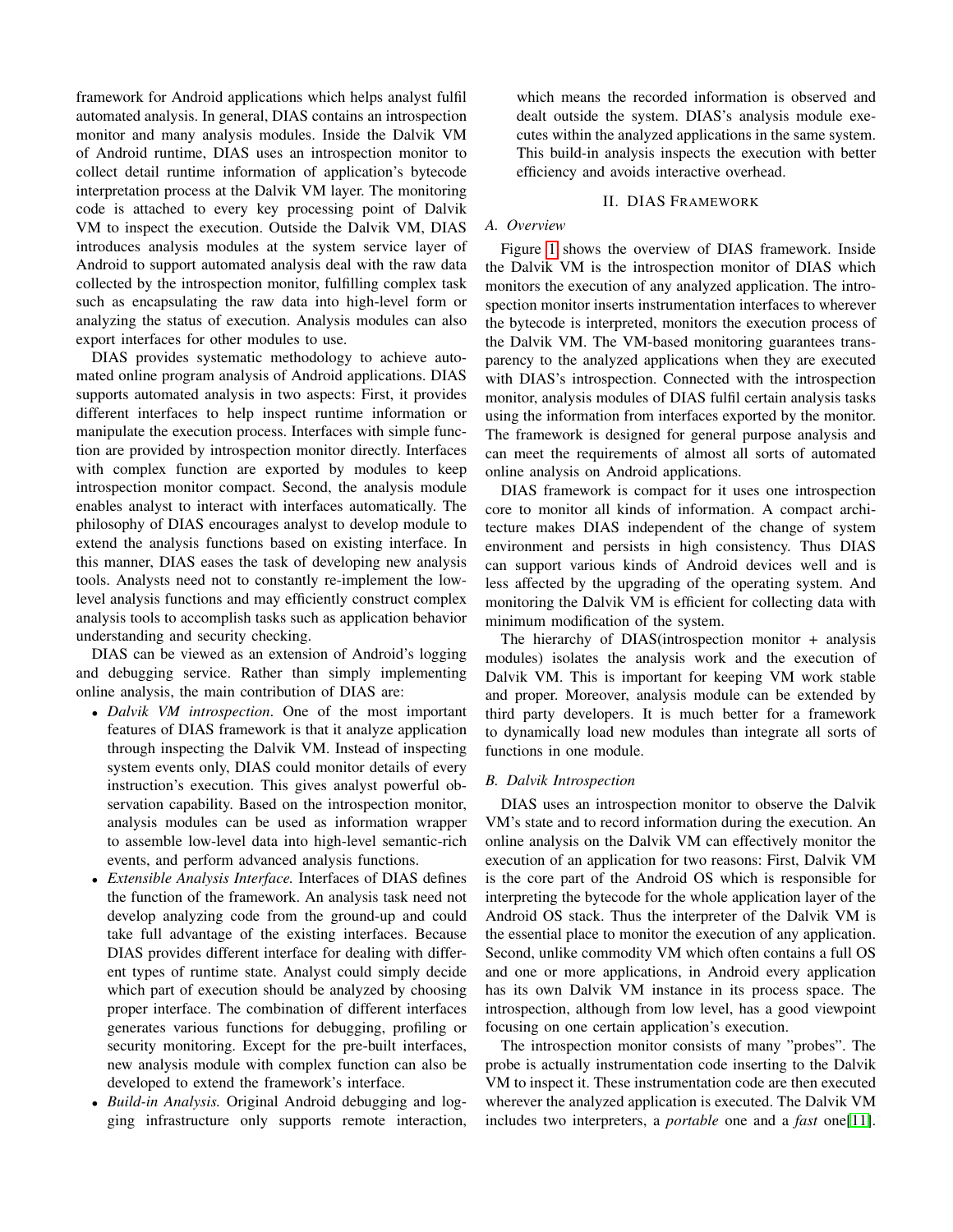

<span id="page-2-0"></span>Fig. 1. DIAS Framework

The portable interpreter is largely contained within a single C function, and can be compiled on any system that supports GCC. The fast interpreter uses hand-coded assembly fragments to boost the interpretation on specific hardware platform. DIAS's introspection monitor mainly inserts instrumentation code to the fast interpreter.

One main problem for introspection is how to bridge the semantic gap between the original high-level logic of the application and the low-level execution process inside the Dalvik VM. The Dalvik VM manages adequate runtime application state such as name of Class/Object, which is very helpful for constructing semantic-rich events. Inside the interpreter there are bytecode interpretation handler, exception handler and many other events' handler. Insert instrumentation code into these handlers helps locate the corresponding events effectively. What's more, DIAS belongs to Dalvik VM and it forks with the Zygote process into different instance for each analyzed application. That is to say, DIAS produces unique instance to analyze every application. This characteristic greatly reduces the potential interference.

Notice that the introspection monitor's probe does not contain any analysis function, and is not responsible for reconstruct semantic-rich events. The only task for the probe is to monitor the execution process and export useful data via analysis interfaces, which is discussed in the following subsection.

#### *C. Analysis Interfaces*

To understand an application's execution on the Dalvik VM, analyzing the runtime state is necessary. As the application's code executes, every step of the execution produces various kinds of runtime information(e.g., register changing, memory accessing, arithmetic operation). The runtime information for analysis is well managed by DIAS and is provided through DIAS's analysis interfaces.

DIAS's basic philosophy is interface oriented analysis. The analysis interfaces formulate the runtime data accessing and application manipulation to decouple the analyzing task with the functionality of the Dalvik VM. Automated analysis can be done by programming with these interfaces. Also, different analysis modules are connected by the analysis interface.

Since DIAS's target is to analyze applications on Android thoroughly, It should record all the runtime information and perform advanced analyzing functions. However the code size of the introspection monitor should be limited to keep the Dalvik VM tight. So the implementation of complex analyzing functions cannot be placed into the introspection monitor. To this end, DIAS's analysis interfaces are designed into two categories. The first category is data-centric interfaces mainly provided by the introspection monitor directly. Since the introspection monitor basically does not perform any analysis work, it simply reads low-level information from the Dalvik VM(e.g., register values, operands of opcode, pointer of Object/String) and exports it with data-centric interfaces. The second category is logic-centric interfaces mainly provided by the analysis module of DIAS. These kinds of interfaces not only export high-level complex information such as String or Object, but also provide certain analysis functions to manipulate the analyzed application. For instance, an interface for extracting certain parameters of an API call is able to filter invoked procedure, and then retrieve the parameter automatically.

Similar to JVM Tool Interface[\[19\]](#page-7-7) which is not supported by Dalvik VM, DIAS's analysis interface covers almost every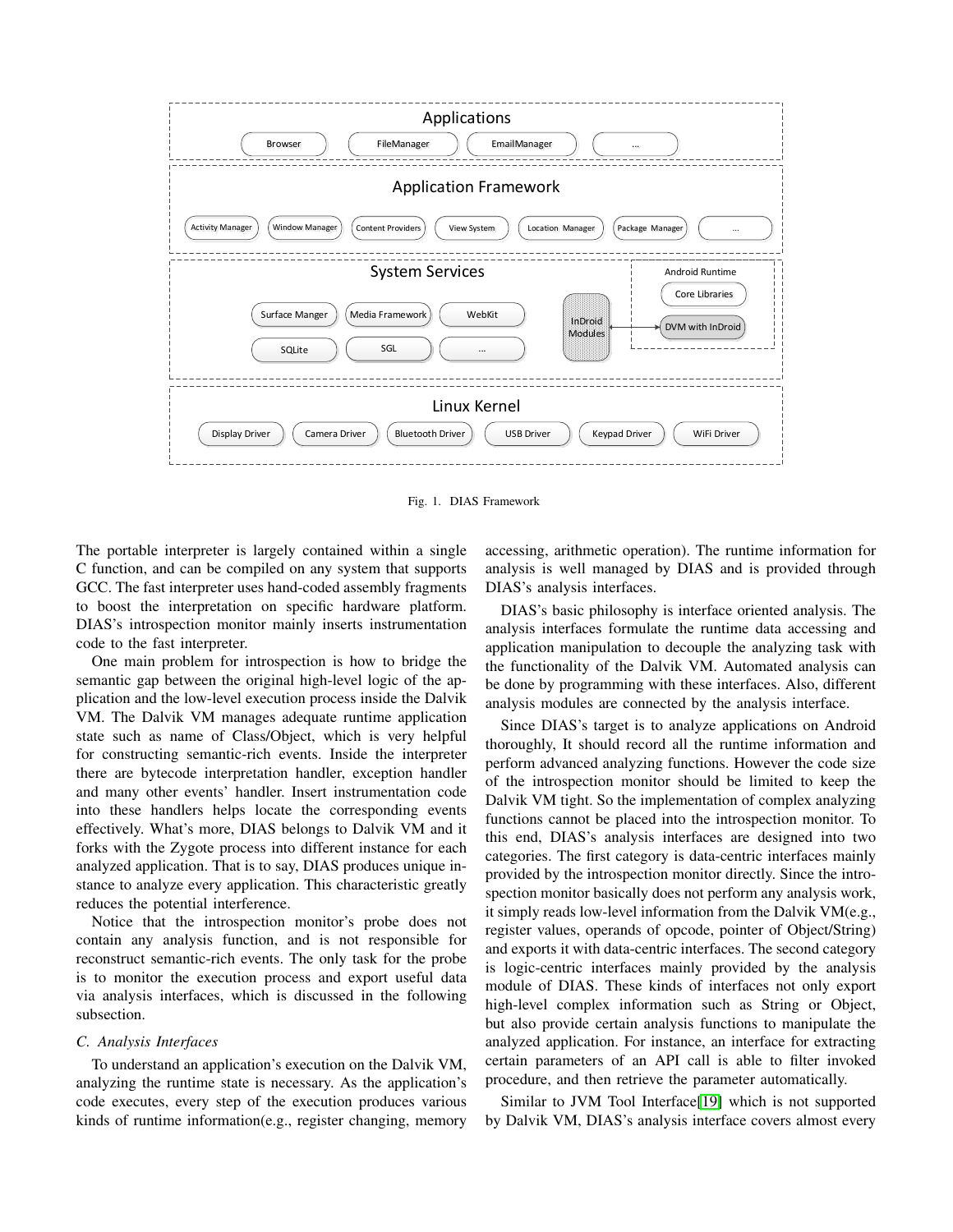aspect of Dalvik VM execution. And the set of DIAS's analysis interface is not fixed but extensible. As the new analysis module is added into this set, the functionality of DIAS is extended.

### *D. Analysis Modules*

DIAS's systematic methodology to achieve automated analysis is via interface manipulation and module developing. The analysis module of DIAS framework is responsible for performing advanced automated analyzing functions. To implement the analyzing function, an analysis module manipulates the analysis interfaces to collect runtime information first, and then define its own logic code to deal with the collected data. Finally, an analysis module's function is also defined as an analysis interface for other modules to use.

As Figure [2](#page-4-0) shows, a typical analysis scenario is that one module may communicate with introspection monitor to access Objects such as *Location Object*, *SMS Object* or *password String Object*. As mentioned above, the introspection monitor is not responsible to reconstruct the semantic-rich Objects. It only exports interface for analysis module to access the low-level pointer of these Objects. Thus the analysis module must contain corresponding parsing code to acquire the useful information from the pointer. After a module is developed for encapsulating certain Object's pointer, it can also exports an interface for other module to access this Object directly without re-defining the parsing logic. In this manner the code reuse principle is assured. And the automated analysis is easy to be implemented by combining different modules.

### *E. DIAS Manager*

One problem for DIAS's analysis is that each process is isolated by the sandbox[\[3\]](#page-7-8). Because DIAS instance belongs to application's Dalvik VM, many restrictions are introduced if cross application analysis is employed. One major problem is that the developed analysis tools can only access application's own resources(e.g. files at /data/data/packageName). Thus, to develop analysis modules, the developer should carefully check any permission-denied situation.

Generally it is not suggested to break the sandbox restriction for security consideration. If analysis module wants to use restricted resource or communicates with other application's DIAS instance, DIAS will manage this cross-application analysis behavior by introducing a global module. This global module, DIAS Manager, is an application level application to help fulfill such functions. The DIAS manager executes as an independent process which communicates with every instances of the DIAS. It uses local socket to communicate and it aggregates information from each process to make comprehensive cross-application analysis.

## III. IMPLEMENTATION

# *A. Dalvik Modification*

We implement DIAS on Dalvik VM of Android 4.0.x, 4.1.x and 4.2.x. The source code is written mainly in C++ and ARM Assembly. In Dalvik the fast interpreter we modified is

optimized and each opcode is interpreted with a strict 64 bytes block of ASM code. So the modification is highly restricted and is inappropriate to insert complex instrumentation code into the interpreter. DIAS's solution is to link ASM with C functions. Our implementation only inserts a function call stub at the very beginning of every opcode's interpretation code.

```
/* File: armv6t2/OP_MOVE.S */
/* ------------------------------ */
    .balign 64
.L_OP_MOVE: /* 0x01 */
    \sqrt{*} for move, move-object, long-to-int */
    /* op vA, vB */
#if defined(DIAS)<br>mov r0, r4
                      @ r0 <- program counter
   mov r1, r5 @ r1<- Frame pointer
   mov r2, r6 @ r2<- Thread pointer
   BL monitor_mov @ Insert Probe
#endif
   mov r1, rINST, lsr #12
   ubfx r0, rINST, #8, #4
   FETCH ADVANCE INST(1)
   GET_VREG(r2, r1)
   GET_INST_OPCODE(ip)
    SET_VREG(r2, r0)
   GOTO_OPCODE(ip)
```
The instruction BL *monitor mov* directs the execution process to DIAS's probe function. The inserted probe functions like *monitor mov* are implemented using C or C++ because it is easy to maintain. Some of the declaration of the probes are give below:

```
void monitor m
( u2 * pc, u4 * fp, Thread * self );
void monitor_object
     ( Method * m, Object * obj );
void monitor_reg<br>( RegOpType type, u4 * fp, u2 index );
void monitor_opcode<br>( u2 * pc, u4 * fp, Thread * self, Method * method );
```
DIAS's introspection monitor inserts these probes to relative part of the Dalvik VM. Then the information is passed through the parameters. The passed parameters are simply some pointers to crucial environment struct of the Dalvik VM. Inside the probe functions the analysis interface is implemented to accomplish more complicated analysis logic.

In addition, the Just-In-Time compiler was introduced to improve performance by compiling Dalvik instruction traces into native machine code[\[13\]](#page-7-9). However, we don't make use of the JIT technique for two reasons: First, to insert code into interpreter with JIT is complicated, and even Dalvik's debugging system still uses the portable interpreter without JIT. Second, developing and maintaining the interface with high level language( $C/C++$ ) is much easier than maintaining an assembly version with JIT. So DIAS's online analysis disables Android's JIT when monitoring.

# *B. Interface Definition*

For DIAS's analysis interface, the analysis requirement is always changing and it is not necessary to fix the range of the interface. DIAS first provides a set of basic interfaces to meet the requirements of simple online analysis. They are:

• *GetOpcode*. This interface exports the current state's opcode type. The opcode's type is related to ceratin operation. For instance *invoke* and *return* reveal a method invoking.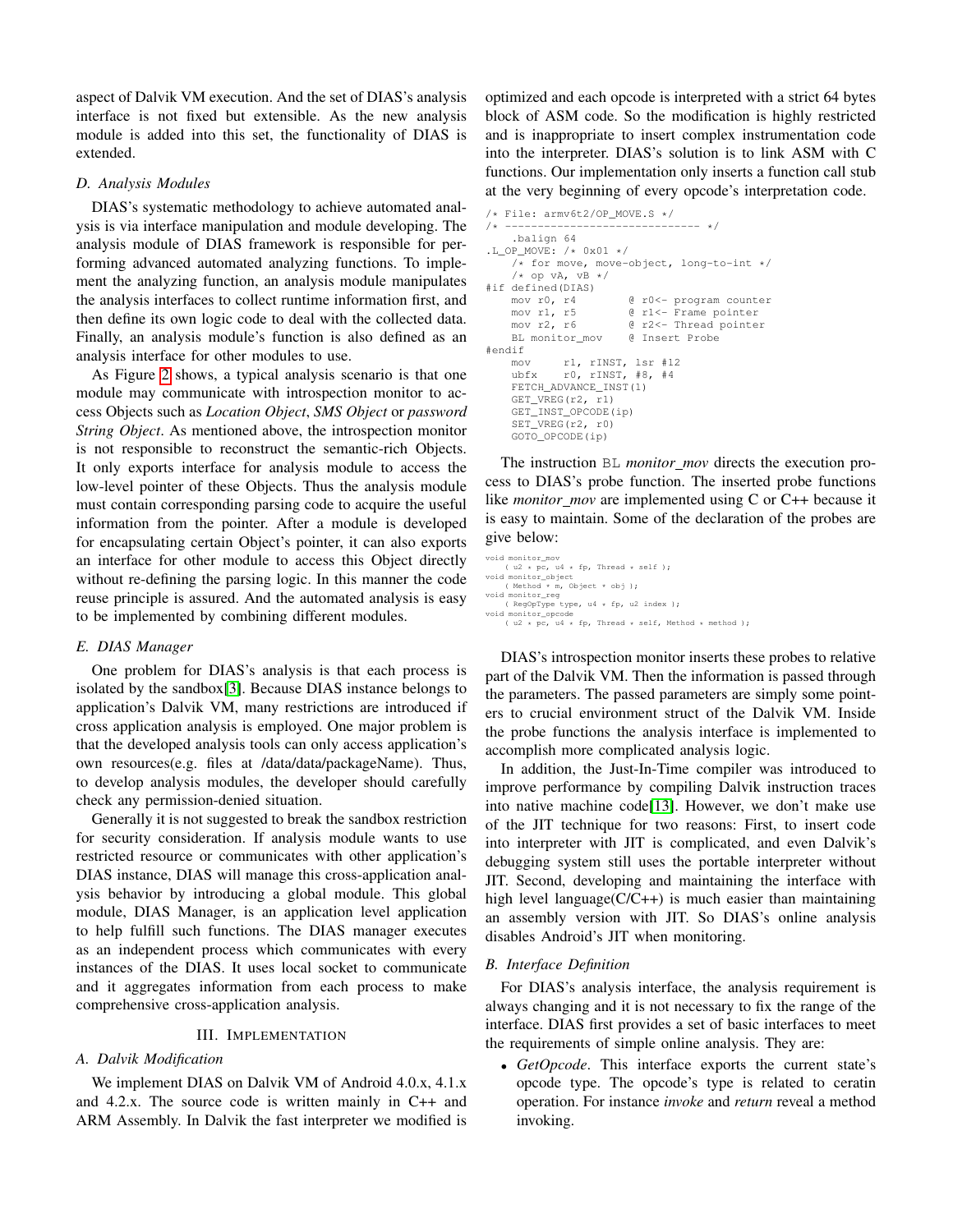

<span id="page-4-0"></span>Fig. 2. Analysis based on DIAS

- *GetMethod*. This interface returns the name of current executed *Method* in string form. Certain kinds of API calls can be filtered by name using this interface.
- *GetClass*. This interface returns the name of current executed Java *Class* in string form.
- *GetUID*. This interface returns current application's unique user ID(UID). The Android system assigns a UID to each Android application and runs it as that user in a separate process[\[4\]](#page-7-10).
- *GetPID*. This interface returns current application's proccss ID(PID). Notice that Android allows developers set *android:process* so that components of different applications run in the same process.
- *GetInt*. This interface searches current state and returns integer for current operation(if exists). It may return null result. This interface is mainly used for monitor register changing.
- *GetString*. This interface searches current state and returns string for current instruction(if exists). Not every execution contains string, so it may return null result. Both crucial system parameters such as *ContentProvider URI* and privacy related data such as password can be monitored using this interface.
- *GetObject*. This interface searches current state and returns the pointer of a universal *Object*(except *String Object*) for current operation(if possible). It may also return null result. This interface is possibly the most powerful interface for the analysis module because most of the advanced analyses involve certain *Object* such as *android.content.Intent* and *android.telephony.*

*SmsMessage*.

• *GetPackageInfo*. This interface returns current application's package information including package name, package signature and the private directory belonging to the application. This interface is the most complicated one exported by the introspection monitor. It seems that this interface should be implemented outside the introspection monitor. But the package information is somehow sensitive for outside modules to access, thus the monitor provides this interface directly.

After providing the basic interfaces, advanced analysis function is implemented with analysis modules. Figure [3](#page-5-0) shows the interaction between analysis modules and simple interfaces provided by the introspection monitor. An analysis module is generally a C/C++ function which receives information from other interfaces and outputs wrapped information. In the following subsection we discuss some typical modules.

# *C. Deployment*

The deployment of DIAS is simple. Because DIAS only modifies the Dalvik VM's library(/system/lib/libdvm.so) in system. So it just replaces the Dalvik VM library with an alternative one attached by the DIAS introspection monitor. For a device with the Android OS installed, this replacement scheme keeps all of the existing system and user's data. This feature solves the data lost problem of many low level analysis tools(such as TaintDroid) which need to flash images into the device.

To replace Dalvik VM(/system/lib/libdvm.so) the system partition should be mounted as read/write mode and this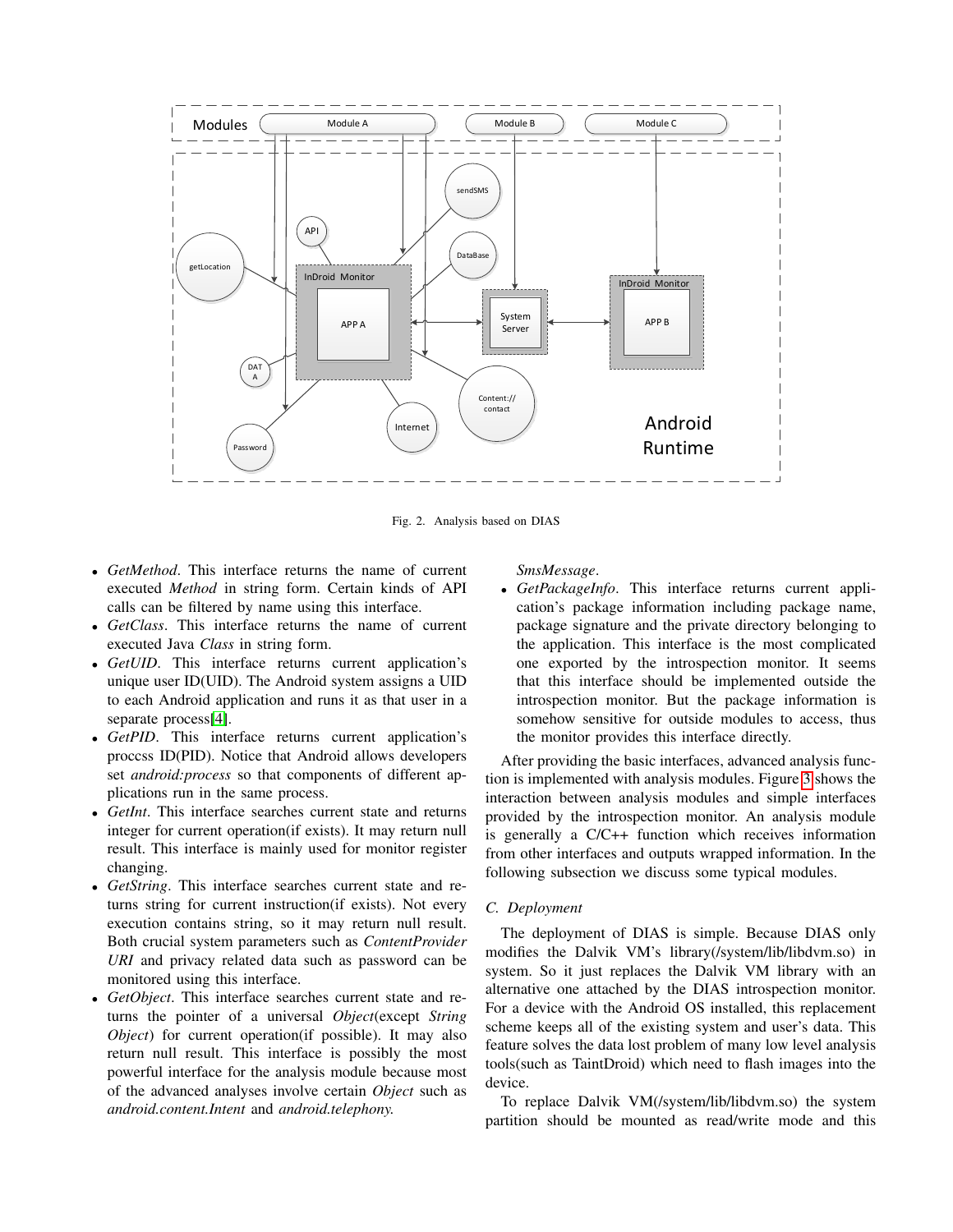

<span id="page-5-0"></span>Fig. 3. Interaction between Analysis Modules and the Introspection Monitor

requires a root privilege. Although for many mobile devices the root process is applicable, the root privilege should be disabled to ensure the system's security model. Another choice to install DIAS is to use recovery mode of the system, which is able to rewrite system partition's data. DIAS can be made as an update package and the user only need to flash this update package to finish deployment (Some devices checks the signature of manufacture, so a third party recovery tool is required to ignore this verification).

## IV. EVALUATION

#### *A. Compatibility*

DIAS is a universal and stable analyzing framework for various kinds of Android devices. We find that applying DIAS to different devices and different version of Android is applicable. We have implemented DIAS on major versions of the Android OS(4.0.x, 4.1.x and 4.2.x), deployed and tested DIAS on mobile phones and tablet (Samsung Galaxy Nexus, Samsung Galaxy S3, ASUS Nexus 7, Samsung Nexus S, Motorola Droid Razr). Among them, Samsung Galaxy Nexus and ASUS Nexus 7 are tested with both factory image and third party AOKP rom[\[5\]](#page-7-11), Samsung Galaxy S3, Samsung Nexus S and Motorola Droid Razr uses original system provided by the manufacturer.

The fragmentation problems is a long term trouble for Android analysis tools. The compact architecture and Dalvik VM monitoring strategy of DIAS helps it adapt multiple environments. Manufacturer generally modifies original Android application layer to add new features such as launcher and custom applications. But the Android runtime is seldom modified. And the definition of Dalvik bytecode keeps stable for OS upgrading. Thus DIAS is able to work well with various Android OS versions from different manufacturers.

We developed analysis module based on DIAS to monitor SMS Manager, Contacts Manager and some other applications for online query(such as train and airplane schedule) simultaneously, record the sensitive APIs(e.g., SMS and contacts related APIs) and the string data into log file. All of the applications perform undisturbed with DIAS and the test discovers no compatibility problem. We also asked three users to test DIAS in daily use for about one month. The feedbacks are positive. All of the users response that the system is stable and normal operation is not affected. The feedback illustrates that DIAS keeps well user experience for it seldom interferes normal execution. As mainstream devices with improved processor more or less compensate the delay, we believe that DIAS is suitable for general and practical instrumentation.

#### *B. Performance Overhead*

The design of DIAS tries to keep well balance between performance and functionality. We use standard benchmark tools to quantify the overhead. We choose three benchmark tools: Linpack[\[9\]](#page-7-12), BenchmarkPi[\[6\]](#page-7-13) and caffeineMark[\[21\]](#page-7-14). These benchmark tools mainly focus on the performance on Dalvik VM. Because DIAS is for Dalvik VM introspection and the native code's execution is not affected. Thus we do not choose the benchmark for native code such as graphic rendering.

The test platform is a Samsung Galaxy Nexus mobile phone with the Android OS 4.2.1. The tested DIAS framework only enables Dalvik VM introspection and no complex analysis module is loaded. (If the analysis module performs concrete analysis, there will be an overhead related to the analysis task and is hard to be quantized). We run the benchmark with fast interpreter with JIT(which is Android's standard configuration), the portable interpreter(which is Android's debugging configuration) and fast interpreter with DIAS introspection monitor(with JIT disabled).

As the Table [I](#page-6-0) shows, the portable interpreter is about five times slower than the fast interpreter with JIT in benchmark test (Although the actual gap for common applications with more human-device interaction may not reach five times). That is to say, when an application is debugged using Android's portable interpreter, there is a 5x slowdown. The fast interpreter with DIAS introspection monitor is generally 2x faster than the portable interpreter. The benchmark result shows that DIAS's performance is better than that of Android's debugging infrastructure. And the benchmark gives probably the maximum gap between DIAS and the fast interpreter with JIT because the benchmarks suite is often calculation intensive and JIT compilation may boost the performance. So we believe that DIAS gives an acceptable overhead to make analysis practical.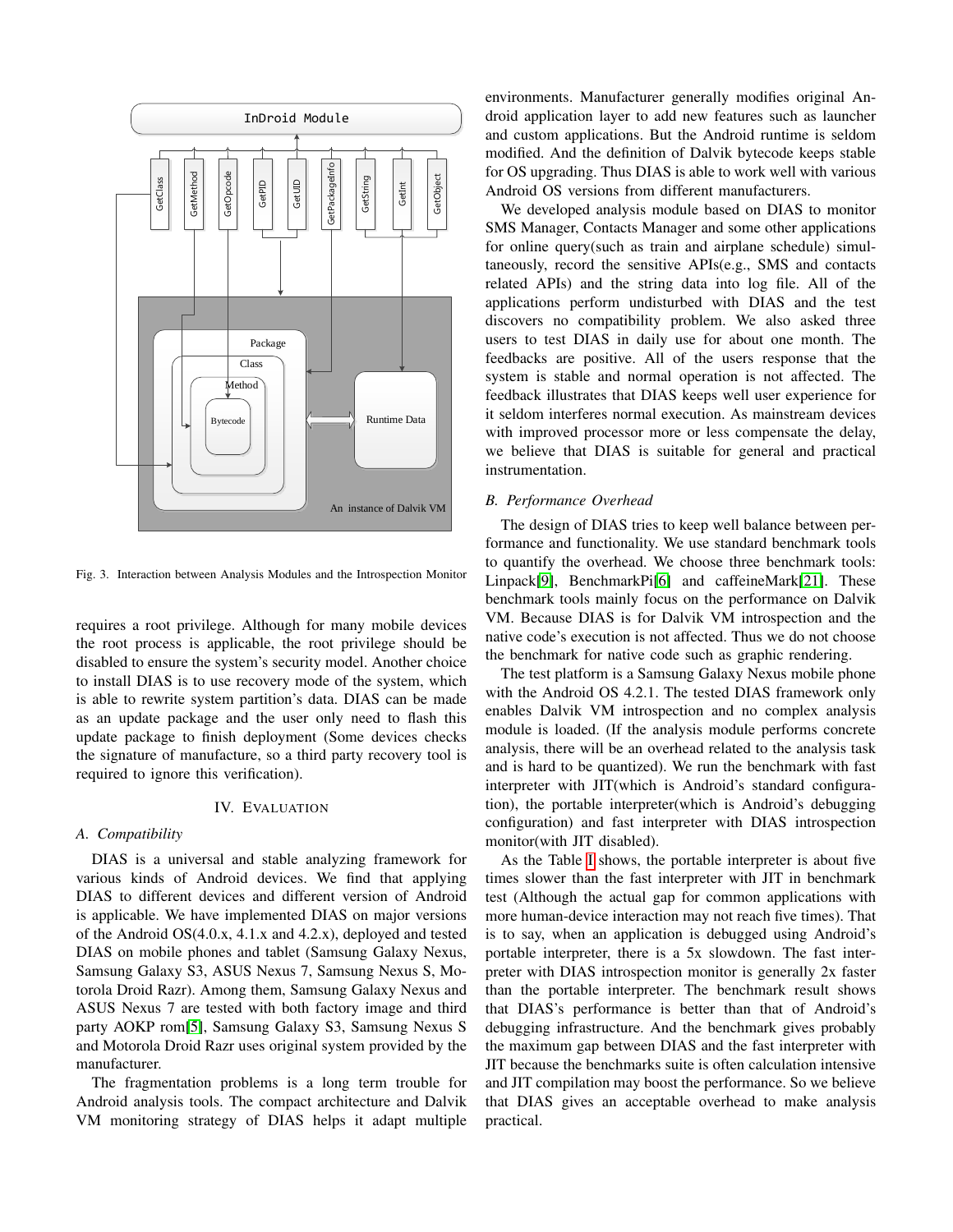<span id="page-6-0"></span>

| Test item             | Fast Interpreter with JIT | Portable Interpreter | Fast Interpreter with DIAS introspection monitor |
|-----------------------|---------------------------|----------------------|--------------------------------------------------|
| Linpack single thread | 44.263 MFLOPS             | 8.211 MFLOPS         | 13.989 MFLOPS                                    |
| Linpack multi thread  | 77.834 MFLOPS             | 14.754 MFLOPS        | 24.499 MFLOPS                                    |
| CaffeineMark Sieve    | 8445                      | 1464                 | 2211                                             |
| CaffeineMark Loop     | 17127                     | 1324                 | 1948                                             |
| CaffeineMark Logic    | 10540                     | 1419                 | 2345                                             |
| CaffeineMark String   | 5837                      | 4714                 | 5599                                             |
| CaffeineMark Float    | 7678                      | 993                  | 1753                                             |
| CaffeineMark Method   | 5942                      | 1562                 | 2285                                             |
| CaffeineMark Overall  | 8604                      | 1649                 | 2462                                             |
| Benchmark-Pi          | 476 milisec               | 2021 milisec         | 1417 milisec                                     |

TABLE I BENCHMARK RESULTS

## V. RELATED WORK

## *A. Android Debugging Infrastructure*

The Android SDK provides a set of supportive components need to debug applications. The main components that comprise a typical Android debugging environment are:

*1) Android Debug Bridge:* The Android Debug Bridge(ADB)[\[1\]](#page-7-3) acts as a middleman between a device and a development system. It provides various device management capabilities, including moving and syncing files to the emulator, running a shell on the device or emulator, and providing a general means to communicate with connected emulators and devices.

*2) Dalvik Debug Monitor Server:* The Dalvik Debug Monitor Server(DDMS)[\[7\]](#page-7-4) is a graphical program that communicates with your devices through ADB. DDMS can capture screenshots, gather thread and stack information, spoof incoming calls and SMS messages, and has many other features.

*3) JDWP debugger:* The Dalvik VM supports the Java Debug Wire Protocol(JDWP) protocol[\[8\]](#page-7-15) to allow debuggers to attach to a VM. Each application runs in a VM and exposes a unique port. A JDWP-compliant debugger can be attached to this port so it can communicate with the application VMs on devices.

*4) JVM Tool Interface:* The JVM Tool Interface(JVM TI)[\[19\]](#page-7-7) is a programming interface which provides both a way to inspect the state and to control the execution of applications running in the Java virtual machine. JVM TI is intended to provide a VM interface for the full breadth of tools that need access to VM state. Tools can be written directly to JVM TI or indirectly through higher level interfaces.

#### *B. Android Application Online Analysis*

Android's own debugging infrastructure provides *Dalvik Debug Monitor Service(DDMS)* and *Logging system*[\[2\]](#page-7-16) to help analyzing. Although using *DDMS* could monitor the execution of applications. debugging is however not so automatic and the overhead for heavy instrumentation is high. And Debugger's interface is not extensible for designing new tools. The Android Logging system is to output four kinds of message. It does help analyzing applications. The problem is that it doesn't cover all the output runtime data. And for a heavy instrumentation the Logging system brings very bad performance. DIAS is a build-in analysis framework for the Dalvik VM and reduce the overhead of remote debugging's interaction. The analysis module of DIAS is able to perform complicated analysis logic automatically.

Dalvik VM currently does not support full features of the JVM TI. Chien-Wei Chang, et al. implemented a subset of JVM Tool Interface on Dalvik Virtual Machine[\[12\]](#page-7-17). However they did not implement fine-grained monitoring such as bytecode instrumentation. DIAS is able to fulfil finegrained monitoring and analysis. The analysis interface of DIAS covers each bytecode's interpretation. What's more, the interfaces themselves are also extensible. Analyst can design new modules to extend the interfaces and the functionality of the framework.

Many online analysis tools for Android modify the analyzed application's code to insert instrumentation code. Redexer[\[20\]](#page-7-18) is a bytecode instrumentation framework for Dalvik bytecode (used in Android applications). Redexer is a set of OCaml based utilities which helps programmers parse, manipulate, and generate bytecode for the Dalvik VM. Redexer modifies applications code to insert instrumentation code. [http://www.cs.umd.edu/projects/PL/redexer/] Aurasium<sup>[\[23\]](#page-7-19)</sup> is a tool that can rewrite applications to inter-cept system calls to enforce security policies. Dr. Android<sup>[\[17\]](#page-7-20)</sup> is also a bytecode rewriter for Android that removes Android permissions in existing application package and replaces them with a specified set of fine-grained versions. The major negative for these bytecode rewriting technique based tools is that the instrumentation code inserted into the application breaks the original signature of the application, and the modification of the application may affect the execution stability potentially. DIAS introspection monitors the Dalvik VM rather than insert instrumentation code into the application. DIAS adopts nonintrusive instrumentation style and doesn't modify application's code, thus doesn't break the signature of the application which is very important for verification.

There are also many tools which modify the system frame-work for analysis. TaintDroid[\[15\]](#page-7-21) is a popular information flow tracking system for realtime privacy monitoring on Android smartphones. TaintDroid tracks the flow of sensitive information via Dalvik VM introspection, which is also adopted by our framework. TaintDroid tracks the propagation of tainted data from sensible sources(in program variables, les, and IPC) on the phone and detects unauthorized leak